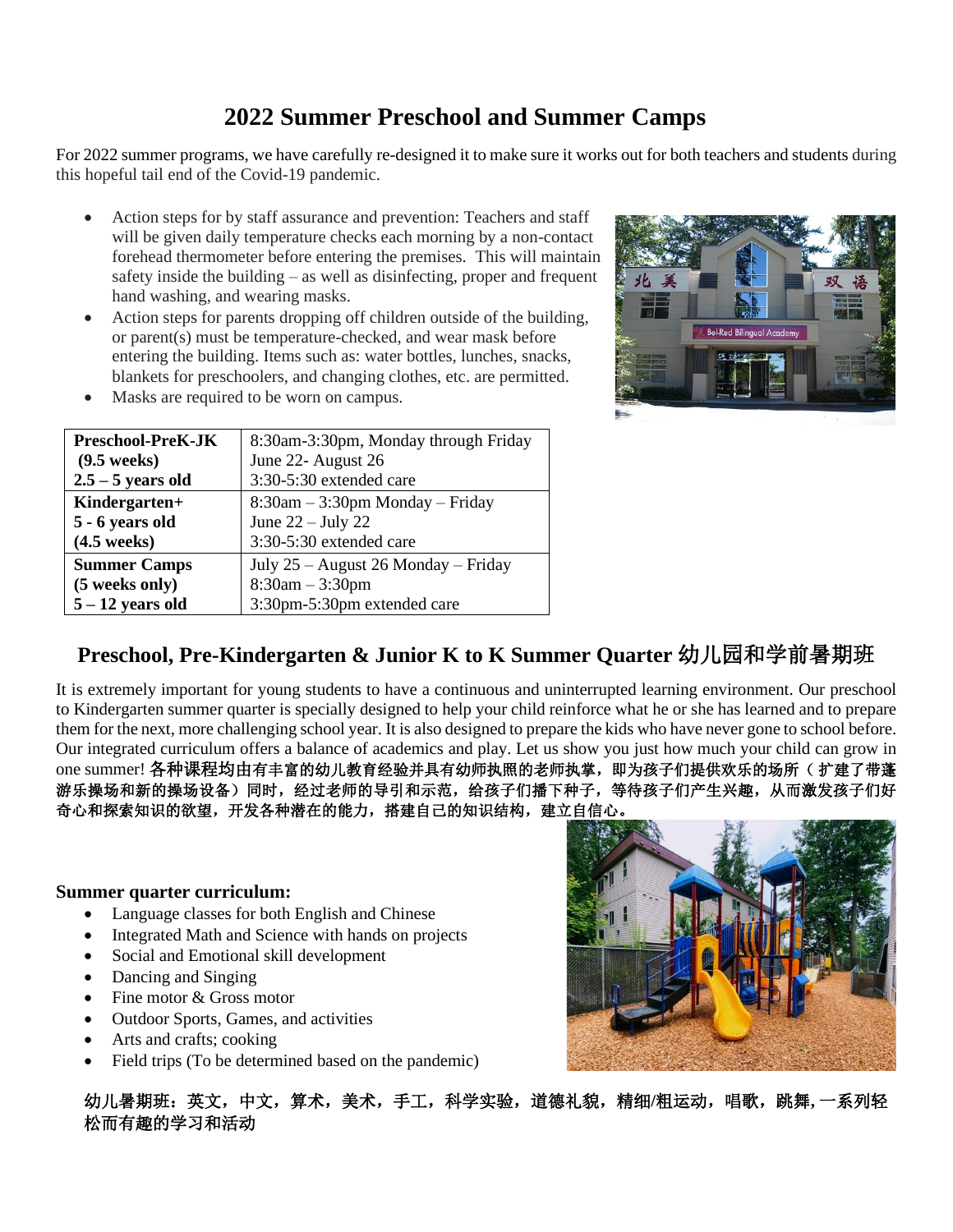### **Preschool to Kindergarten Summer Quarter Daily Schedule** 幼儿 **2** 岁半到 **6** 岁暑期班日常时间安排表:

| 8:30-9:15    | Arriving and free choice<br>到校时间与小朋友自由选择                                                          | $1:00-2:00$<br><sub>or</sub><br>$2:00-2:40$ | Chinese language and culture learning<br>中国语言与文化的学习, 听说认读加写<br>根据孩子们的年龄, 重点不一, 各班上课时<br>间有调整                     |
|--------------|---------------------------------------------------------------------------------------------------|---------------------------------------------|------------------------------------------------------------------------------------------------------------------|
| $9:15-11:30$ | Curriculum learning and practice, and half<br>hour playground activities<br>示范教学与实践学习模式<br>课间操场活动 | $2:40-3:25$<br>$3:30-5:00$                  | Snack time/Playground activities<br>点心水果/操场活动,下课,开始接孩子<br>Center time and interest section<br>课后活动中心, 提供不同兴趣小组区域 |
| $11:30-1:45$ | Lunch and napping time or quiet reading<br>time (based on children's age)<br>午饭,午睡或者安静时光,文化课学习    | $5:00 - 5:30$                               | Pickup times starts at 5:00pm daily.<br>接孩子时间5点开始到5点30分                                                          |

| $6/22 - 6/24 - 3$ days \$237      | <b>Weekly Rate</b> | <b>Monthly Rate</b>   |
|-----------------------------------|--------------------|-----------------------|
| $6/27 - 6/30 - 4$ days \$316      | $8:30-3:30$        | <b>July or August</b> |
| $6/27 - 7/1$ – Weekly rate \$395  | July 4th closed    | (July 4th closed)     |
| Extended Care \$60 weekly<br>课后费用 | \$395              | \$1550                |

- Drop-In Program: \$90 per day or \$15 per hour
- Non-refundable registration fee: \$25
- Lunch options: School hot lunch \$4 each (2.5-5yrs old); \$4.5 each (Over 5 -12yrs), or bring own lunch

## **Summer camps for 2022 is only 5 weeks (7/25 to 8/26), required enrollments minimum 10 students.**

| <b>Summer Day Camps</b>                                                                         |                                                                                                                                                                                                                                                                                                                                                                                                                                                                                                                                                 |  |  |  |  |
|-------------------------------------------------------------------------------------------------|-------------------------------------------------------------------------------------------------------------------------------------------------------------------------------------------------------------------------------------------------------------------------------------------------------------------------------------------------------------------------------------------------------------------------------------------------------------------------------------------------------------------------------------------------|--|--|--|--|
| Summer camps for 2022 is only 5 weeks (7/25 to 8/26), required enrollments minimum 10 students. |                                                                                                                                                                                                                                                                                                                                                                                                                                                                                                                                                 |  |  |  |  |
|                                                                                                 | Eligible age: $5 - 12$ Day camp time: $8:30am - 3:30pm$ Extended care: $3:30pm - 5:30pm$                                                                                                                                                                                                                                                                                                                                                                                                                                                        |  |  |  |  |
| Week 1                                                                                          | Skill Sharpeners Critical Thinking in English and Chinese 技能磨练强化班(中英文)                                                                                                                                                                                                                                                                                                                                                                                                                                                                          |  |  |  |  |
| $7/25 - 7/29$<br>$8:30 - 3:30$<br>$$290 + $12$                                                  | Critical thinking comes naturally to young children. They learn autonomy through exploration. Sharpens<br>reading comprehension skills. Enjoy classic and modern literature under a teacher's guidance and prepare<br>students for a higher level. Focus on mental practice. Students will be grouped by skill.<br>Chinese language learning focus on characters reading, speaking, recognition. Playground activities added<br>daily (book $&$ material fee \$12)                                                                              |  |  |  |  |
| Week 2                                                                                          | Stem & Science Adventures 科普与科学实验, 开动脑筋、亲手制作 - 让我们一起探索科学的奥妙                                                                                                                                                                                                                                                                                                                                                                                                                                                                                     |  |  |  |  |
| $8/1 - 8/5$<br>8:30-3:30<br>$$300 + $12$                                                        | Science, Technology, Engineering and Math learning. Your child will participate in involved, multi-day<br>projects such as strong structures/bridges, explore different scientific concepts like jet propulsion, chemical<br>reactions, and earth's geology/geography effect structures. They will learn how to assemble and control<br>pulleys, levers, catapults, and other machines. Daily science experiments with discussions and presentations to<br>enforce teamwork, scientific thinking, and creative exploration. Materials fee: \$10 |  |  |  |  |
| Week 3                                                                                          | Test Preparation & Writing 挑战大脑, 提高思维方式与考试技巧 (5-6 & 7 and older)                                                                                                                                                                                                                                                                                                                                                                                                                                                                                |  |  |  |  |
| $8/8 - 8/12$<br>$8:30-3:30$<br>$$300 + $12$                                                     | Test taking is a part of every child's academic readiness. This week will focus on test taking strategies (ITBS)<br>and skills, along with a strong emphasis on literacy and grammar. Spelling & writing exercises and problem-<br>solving activities with challenging practice. Your child will be prepared for any upcoming test they take. \$12<br>for material fee. (5-6 Group 1, 7 and older Group 2)                                                                                                                                      |  |  |  |  |
| Week 4                                                                                          | Mini Bite Food Week -增进健康食物常识, 动手做食品                                                                                                                                                                                                                                                                                                                                                                                                                                                                                                            |  |  |  |  |
| $8/15 - 8/19$<br>8:30-3:30<br>$$290 + $12$                                                      | Cuisine from around the world! Campers will make healthy food for snack, such as pizza, rice crispy, etc. &<br>make Wonton soup for Thursday lunch. Learn about nutrition, healthy eating, and exercise. \$12 for food items<br>including Thursday's lunch.                                                                                                                                                                                                                                                                                     |  |  |  |  |
| Week 5                                                                                          | School Preparation Workshop - 为开学做基础准备, 中英文结合, 提前扩展视野, 激发或延续学习兴趣                                                                                                                                                                                                                                                                                                                                                                                                                                                                                |  |  |  |  |
| $8/22 - 8/26$<br>$8:30-3:30$<br>$$290 + $12$                                                    | Students will have the opportunity to experience the curriculum of fundamental elementary levels. They will<br>learn practical math for application and sharpen their English skills. Class features: vocabulary expansion,<br>grammar and writing abilities, and poetry practice. They will learn the scientific method, select a subject for<br>observation, and learn to use the KWL chart to describe their experiences. Focus on social responsibilities as                                                                                |  |  |  |  |

community members, participate in group learning/team building, confidence building, and group speaking. \* Fees listed in the above table do not include extended care. Refer to "Fees for Day Camps" below for the extended care fees.